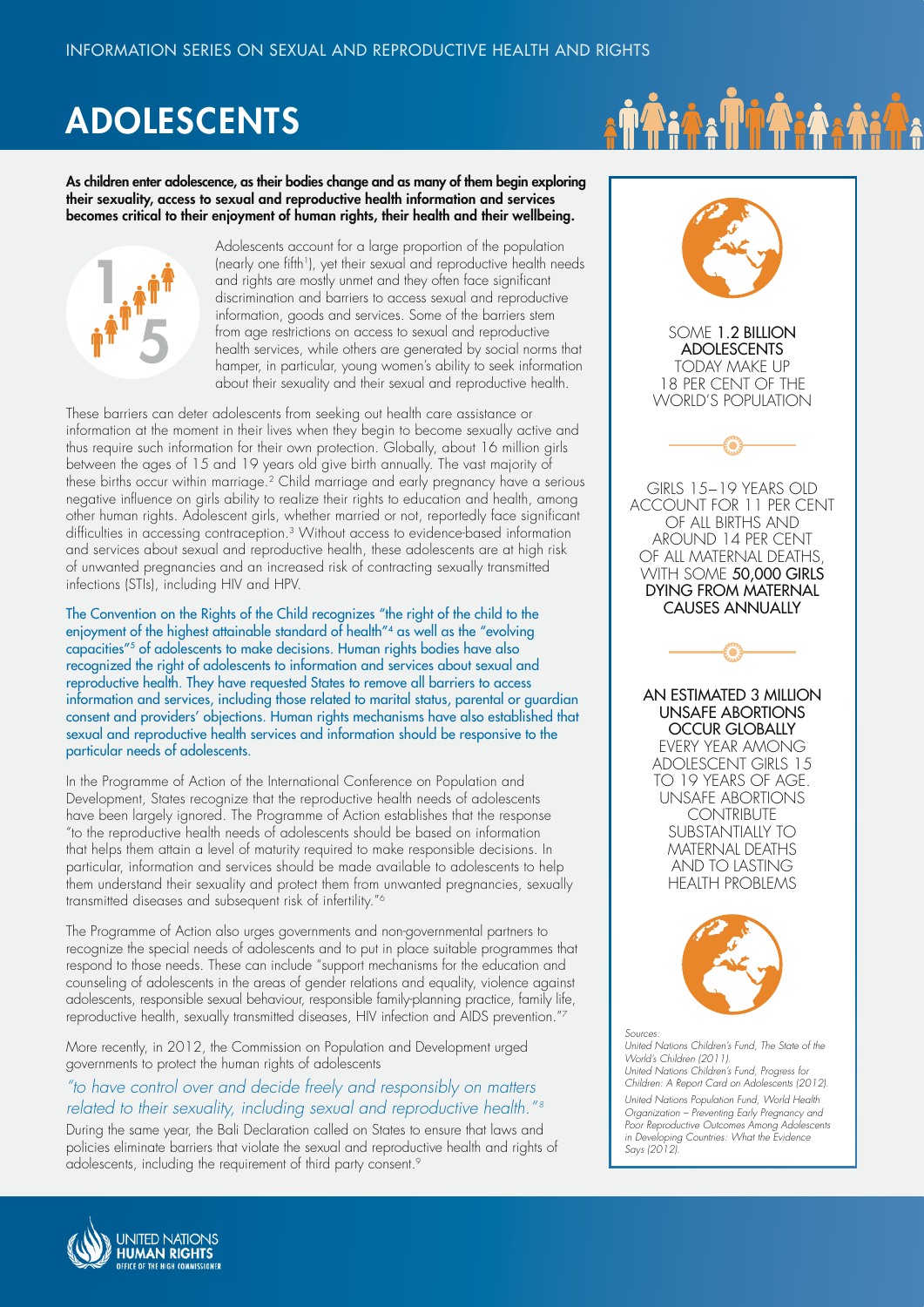

Source: UNICEF global HIV and AIDS databases, October 2014, based on MICS, DHS, AIS and other naitonal household surveys.<br>Note: Regional data for adolescent girls not available for Middle East and North Africa, Latin Ameri

# KEY ISSUES

#### 1 ADOLESCENTS FACE MULTIPLE BARRIERS TO ACCESSING SEXUAL AND REPRODUCTIVE HEALTH SERVICES AND EDUCATION

#### *Requirements of third-party consent for access to certain services are contrary to human rights.10*

Adolescents are often confronted with the reality that they can only access sexual and reproductive health services and information with the agreement of their parent, guardian, spouse or doctor.



According to the Committee on the Rights of the Child, the rights of adolescents to health and development require States to establish legal provisions related to the possibility of receiving medical information without parental consent.<sup>11</sup> The Committee has recommended that "States should review and consider allowing children to consent to certain medical treatments and interventions

without the permission of a parent, caregiver, or guardian, such as HIV testing and sexual and reproductive health services, including education and guidance on sexual health, contraception and safe abortion."12 The Committee has also emphasized the right of the child, in light of their evolving capacities, to confidential counselling and to access to information without parental or guardian consent.<sup>13</sup>

Finally, the Committee has also requested States to ensure that adolescents are not deprived of any sexual and reproductive health information or services due to providers' conscientious objections.14 The Committee on the Elimination of Discrimination Against Women has urged States to avoid restricting "women's access to health services or to the clinics that provide those services on the ground that women do not have the authorization of husbands, partners, parents or health authorities, because they are unmarried or because they are women."15

### *Health services must also be consistent with the rights to privacy and confidentiality.16*

Privacy and confidentiality are essential to promote the health and development of adolescents. If they are not respected, adolescents may be reticent to seek counseling or to access certain services, or risk facing stigma or discrimination when they do seek services. The Committee on the Rights of the Child has established that "healthcare providers have an obligation to keep confidential medical information concerning adolescents, bearing in mind the basic principles of the Convention. Such information may only be disclosed with the consent of the adolescent, or in the same situations applying to the violation of an adult's confidentiality. Adolescents deemed mature enough to receive counseling without the presence of a parent or other person are entitled to privacy and may request confidential services, including treatment."<sup>17</sup>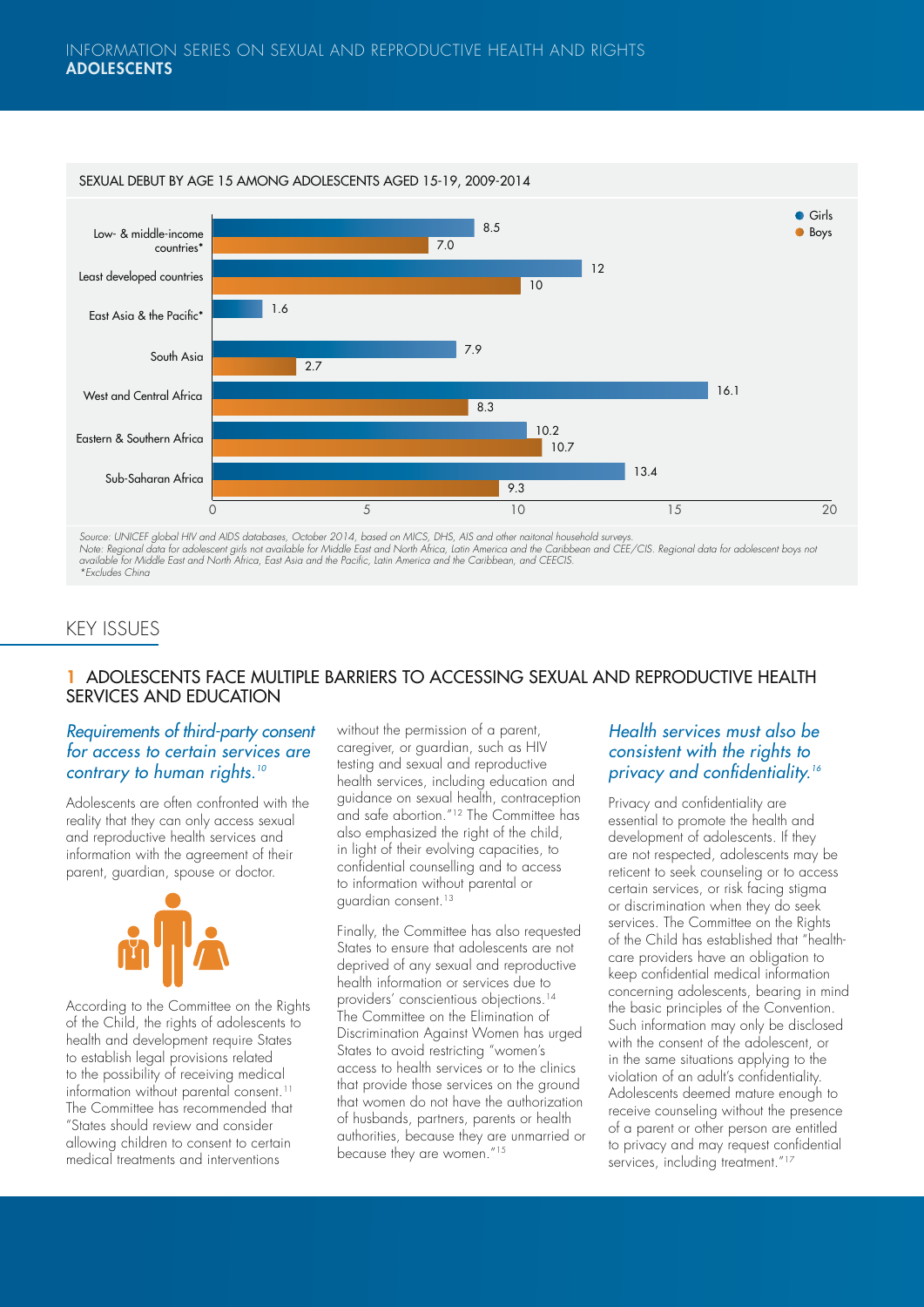#### 2 ADOLESCENTS NEED SERVICES THAT RESPOND TO THEIR UNIQUE SEXUAL AND REPRODUCTIVE HEALTH NEEDS

*Sexual and reproductive health for adolescents should include services to prevent unwanted pregnancies and to support pregnant girls and adolescent parents as well as services to reduce the risk of sexually transmitted infections (STIs).* 

THE COMMITTEE ON THE RIGHTS OF THE CHILD HAS URGED<br>STATES TO:

<sup>A</sup> to ensure that short-term contraceptive methods such as condoms, hormonal methods and emergency contraception are easily and readily available to sexually active adolescents, as well as long-term contraceptive methods, and provision of safe abortion and postabortion care services, irrespective of whether abortion itself is legal;<sup>18</sup>

<u>B</u> to **foster positive and supportive attitudes** towards adolescent<br>parenthood for their mothers of the diffusion of adolescent parenthood for their mothers and fathers; and

<sup>C</sup> to develop policies that will allow adolescent mothers to continue their education."<sup>19</sup> In relation to STIs, the Committee has<br>requested States to develop prevention programs that address taboo<br>about adolescent sexuality.<sup>20</sup> requested States to develop prevention to 311s, the Committee has<br>about adolescent sexuality.<sup>20</sup>

#### 3 EDUCATION AND INFORMATION PLAY A CRITICAL ROLE IN HELPING ADOLESCENTS UNDERSTAND THEIR SEXUALITY AND SEXUAL AND REPRODUCTIVE HEALTH

#### *The right to health encompasses access to education and information on sexual and reproductive health.21*

Access to information includes "the right to seek, receive and impart information and ideas concerning health issues."22 The Committee on the Rights of the Child has recognized that "States parties should provide adolescents with access to sexual and reproductive information, including on family planning and contraceptives, the dangers of early pregnancy, the prevention of HIV/AIDS and the prevention and treatment of sexually transmitted diseases (STDs)."23



In relation to HIV/AIDS, the Committee on the Rights of the Child has emphasized "that effective HIV/AIDS prevention requires States to refrain from censoring, withholding or intentionally misrepresenting Withholding of microscopers, sexual education and information." The Committee has also underscored the need to provide adolescent girls with access to information about the harm that early marriage and early pregnancy can cause.25

Similarly, the Committee on the Elimination of Discrimination Against Women has underscored the need to pay particular attention "to the health education of adolescents, including information and counseling on all methods of family planning."26 The Committee has further specified that health education for adolescents should address "gender equality, violence, prevention of sexually transmitted diseases and reproductive and sexual health rights."<sup>27</sup>

#### *Sexual and reproductive health information should be consistent with adolescents' evolving capacities.*

The Committee on the Rights of the Child has specified the need ensure that the information is "adequate and sensitive to the particularities and specific rights of adolescent girls and boys."28 The International Guidelines on Sexuality Education of the UN Educational, Scientific and Cultural Organization have pointed out that "effective sexuality education can provide young people with age-appropriate, culturally relevant and scientifically accurate information. It includes structured opportunities for young people to explore their attitudes and values, and to practise the skills they will need to be able to make informed decisions about their sexual lives."29

To find appropriate means of providing information, the Committee on the Rights of the Child has encouraged States to involve adolescents "in the design and dissemination of information through a variety of channels beyond the school, including youth organizations, religious, community and other groups and the media."30